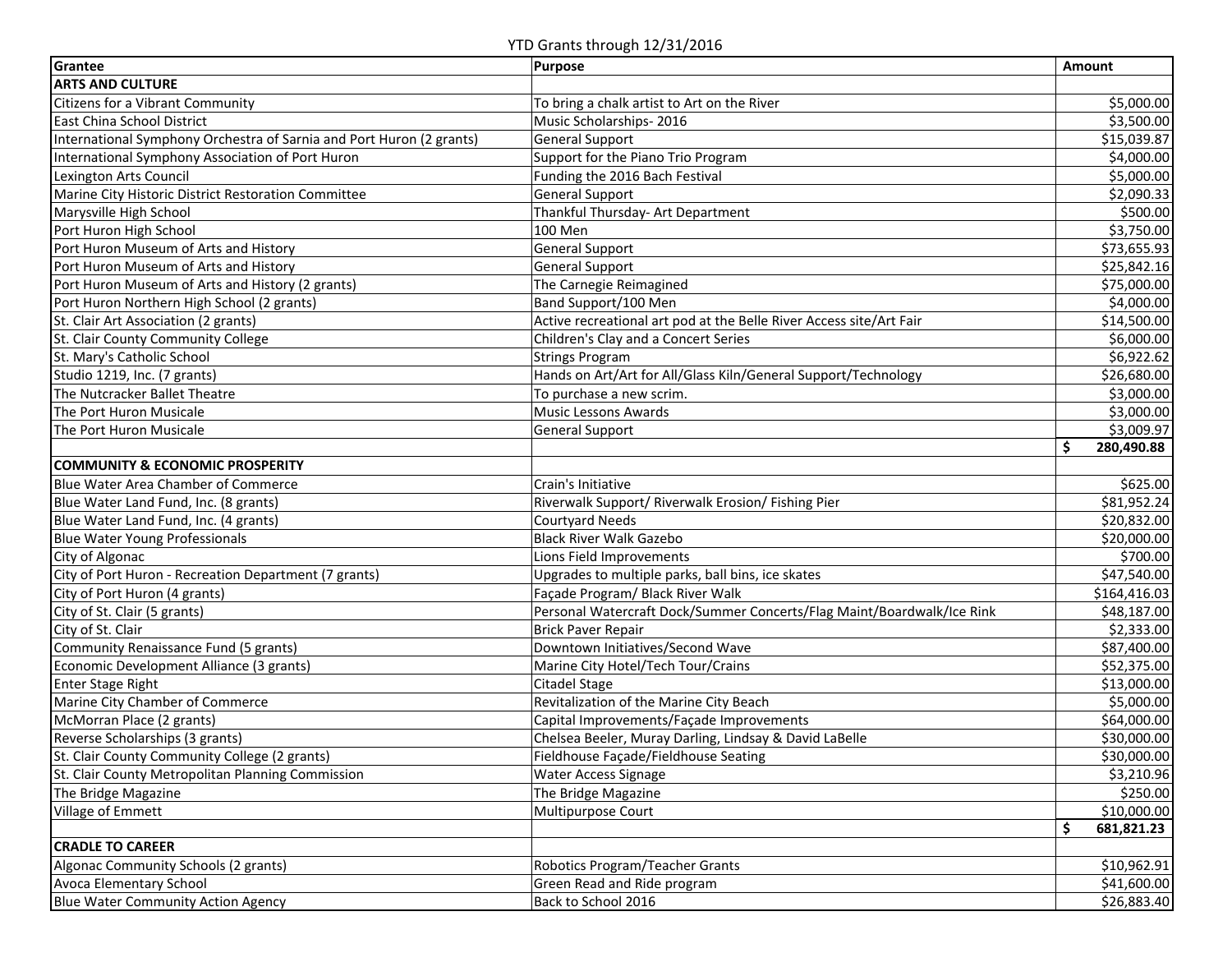YTD Grants through 12/31/2016

| Grantee                                          | Purpose                                                                    | Amount           |
|--------------------------------------------------|----------------------------------------------------------------------------|------------------|
| Cardinal Mooney Catholic High School (2 grants)  | 100 Men- Robotics Club/ Tuition Assistance                                 | \$2,595.50       |
| <b>Central Middle School</b>                     | Read 180                                                                   | \$2,500.00       |
| City of Port Huron                               | Little Free Libraries                                                      | \$1,080.00       |
| Community Renaissance Fund                       | Back to School 2016                                                        | \$192.68         |
| East China School District (2 grants)            | General Support- Teacher Grants/AP Testing                                 | \$9,212.89       |
| Fort Gratiot Middle School                       | Funding for 20 girls to attend the 2016 Tech Savvy STEM Workshop           | \$2,264.00       |
| Friends of Port Huron Schools (2 grants)         | <b>Building Tomorrow Today Bond</b>                                        | \$10,000.00      |
| Holy Cross School of Marine City                 | 2016 Scholarship Awards                                                    | \$13,325.00      |
| Literacy and Beyond Inc. (2 grants)              | School Supply Bank/ Books 4 Kids                                           | \$6,200.00       |
| Marine City Scholarship Foundation               | 2016 Scholarships                                                          | \$17,100.00      |
| Marysville High School (7 Grants)                | Student Support/Band/Robotics/Service Clubs/Athletics/Performing Arts      | \$6,750.00       |
| Marysville Middle School                         | <b>Robotics Competition</b>                                                | \$1,000.00       |
| New Life Christian Academy                       | <b>General Support</b>                                                     | \$493.27         |
| <b>Economic Development Alliance</b>             | Marysville High School Robotics Competition                                | \$2,000.00       |
| Oakland Livingston Human Service Agency          | Support Foster Youth who are involved in continued educational programs or | \$10,000.00      |
| Port Huron High School                           | <b>College Access Support</b>                                              | \$5,000.00       |
| Port Huron Northern High School                  | <b>College Access Support</b>                                              | \$5,000.00       |
| Port Huron Schools (3 grants)                    | Kindergarten Round Up- Books/Destination Imagination                       | \$3,750.00       |
| Sacred Heart Major Seminary                      | 2016 Scholarship Awards                                                    | \$13,325.00      |
| Scholarships                                     | <b>College Scholarships</b>                                                | \$189,700.00     |
| St. Clair County Library                         | <b>General Support</b>                                                     | \$8,002.42       |
| St. Clair County RESA (3 grants)                 | Support for College Advisors/Scholarship                                   | \$7,500.00       |
| St. Clair County RESA (3 grants)                 | Imagination Library/Challenge 4 the Future/Employment Academy              | \$45,100.00      |
| St. Clair High School                            | 100 Men-Robotics Club                                                      | \$1,500.00       |
| St. Edwards on the Lake                          | Preschool Technology                                                       | \$1,500.00       |
| St. Martin Lutheran Church                       | Read for Life Program                                                      | \$2,000.00       |
| St. Mary's Catholic School (2 grants)            | Support for Kindergarten Program/ General Support                          | \$2,400.00       |
| SONS (4 grants)                                  | College Tours, General Support                                             | \$14,000.00      |
|                                                  |                                                                            | \$<br>462,937.07 |
| <b>HEALTHY LIFESTYLES</b>                        |                                                                            |                  |
| <b>Algonac Community Schools</b>                 | Pilot Program- Feuling the Future Food program                             | \$80,128.21      |
| Blue Water Community Food Depot                  | <b>General Support</b>                                                     | \$1,000.00       |
| <b>Blue Water Community Action Agency</b>        | Good Food Initiative                                                       | \$5,000.00       |
| <b>Capac Community Schools</b>                   | Support for the Friday food program at Capac Schools.                      | \$1,500.00       |
| Food Bank of Eastern Michigan (6 grants)         | Friday Food for Kids Program                                               | \$26,063.58      |
| Marine City Chamber of Commerce                  | <b>Farmers Market</b>                                                      | \$2,000.00       |
| Marysville Public Schools                        | <b>BoSS Program</b>                                                        | \$2,000.00       |
| McLaren Port Huron Foundation (3 grants)         | Cancer Patient Services/Yale Community Health                              | \$8,038.91       |
| Mid City Nutrition (7 grants)                    | General Support, Dishwasher Repairs, Fan                                   | \$11,775.93      |
| Port Huron Schools                               | Summer Program: Health and Fitness                                         | \$10,000.00      |
| St. Clair County Mental Health                   | <b>Community Services Coordinating Body</b>                                | \$5,000.00       |
| St. Clair County Health Department (2 grants)    | Expantion of the HUB/Market Incentives                                     | \$22,500.00      |
| Trinity United Methodist Church Food Pantry      | Food Pantry                                                                | \$1,000.00       |
| YMCA of the Blue Water Area (2 grants)           | <b>General Support</b>                                                     | \$18,000.00      |
|                                                  |                                                                            | \$<br>194,006.63 |
| <b>NONPROFIT CAPACITY BUILDING &amp; SUPPORT</b> |                                                                            |                  |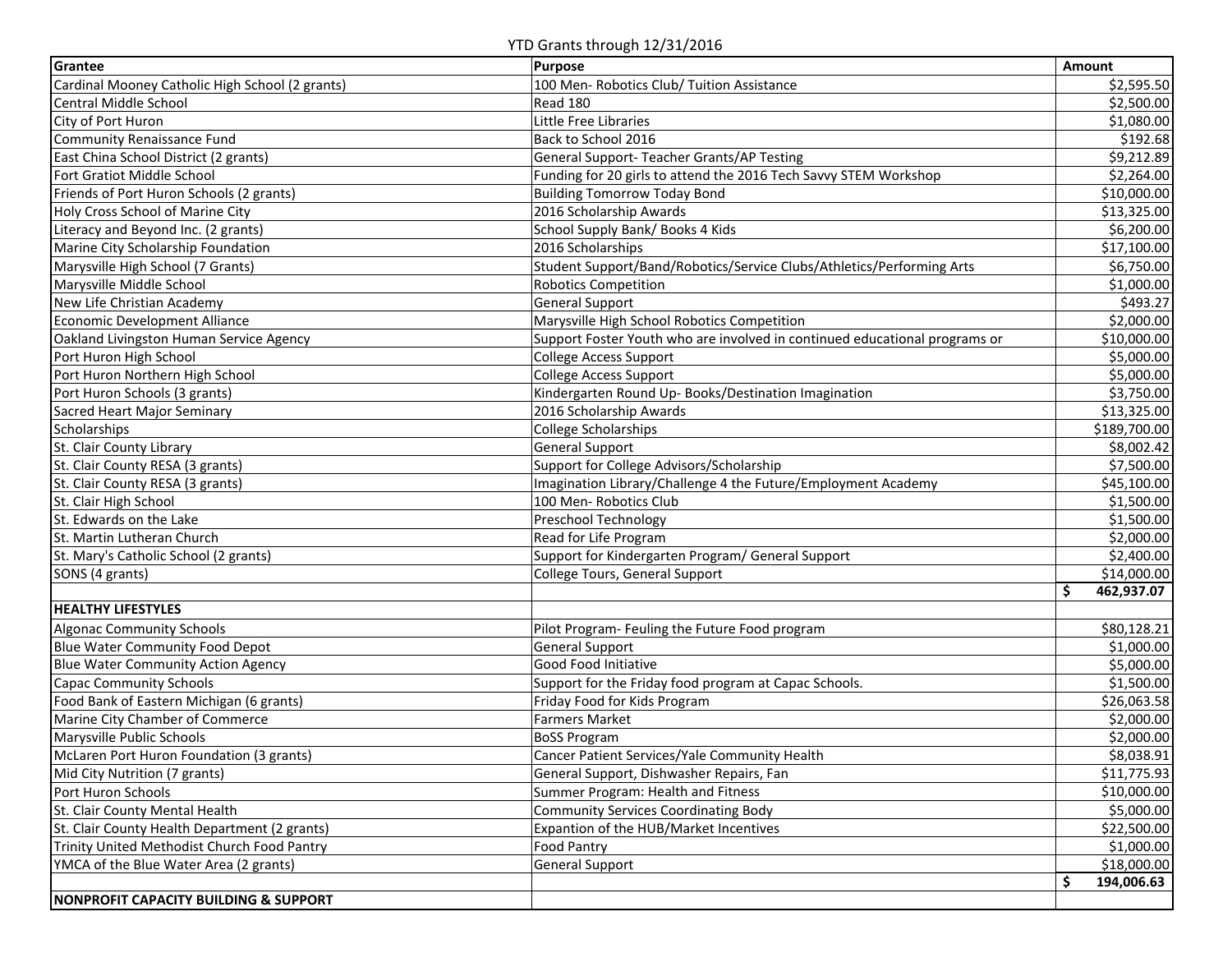YTD Grants through 12/31/2016

| Grantee                                                                   | Purpose                                                  | Amount       |
|---------------------------------------------------------------------------|----------------------------------------------------------|--------------|
| Blue Water Developmental Housing, Inc.                                    | <b>General Support</b>                                   | \$3,505.30   |
| Blue Water Habitat for Humanity (4 grants)                                | 100 Women/ General Support                               | \$3,476.86   |
| Blue Water Pregnancy Care Center (3 grants)                               | <b>General Support</b>                                   | \$2,900.59   |
| Blue Water Safe Horizons (4 grants)                                       | <b>General Support</b>                                   | \$17,794.34  |
| Bridge Builders Counseling & Mentoring (7 grants)                         | Technology Upgrades/ General Support                     | \$16,517.77  |
| Council of Michigan Foundations                                           | CMF Conference Support                                   | \$500.00     |
| Hunter Hospitality House (3 grants)                                       | General Support/Hope Blooms/Thankful Thursday            | \$2,224.44   |
| Johnson Center at Grand Valley State University (2 grants)                | Strategic Planning Workshop/ Charismatic Workshop        | \$4,241.54   |
| Liberty Riders, Inc.                                                      | <b>General Support</b>                                   | \$18,000.00  |
| Marwood Nursing and Rehab                                                 | <b>General Support</b>                                   | \$8,913.13   |
| Operation Transformation (3 grants)                                       | 1 Day of Giving/ EMCF/ General Support                   | \$1,755.60   |
| P.S. You're My Hero                                                       | 100 Women                                                | \$10,000.00  |
| Peoples Clinic for Better Health (6 grants)                               | General Support/ 100 Women                               | \$53,860.16  |
| Pledge to Plan, Inc.                                                      | Pledge to Plan                                           | \$1,600.00   |
| Points of Light                                                           | Points of Light Conference- nonprofit capacity building  | \$2,000.00   |
| Port Huron Branch NAACP                                                   | In memory of James Kelly                                 | \$200.00     |
| Ross Bible Church                                                         | <b>General Support</b>                                   | \$10,000.00  |
| Salvation Army-Port Huron Corps (4 grants)                                | <b>General Support</b>                                   | \$14,374.23  |
| Sanborn - Gratiot Memorial Home (3 grants)                                | <b>Current Needs/General Support</b>                     | \$8,136.15   |
| SONS (2 grants)                                                           | Golf Outing Support/ General Support                     | \$1,006.16   |
| Special Dreams Farm (2 grants)                                            | Marketing/Communications/Tractor                         | \$25,500.00  |
| St. Clair County Community College Foundation                             | <b>General Support/Golf Outing</b>                       | \$500.00     |
| St. Vincent DePaul, St. Mary of St. Clair Council (Society of) (4 grants) | <b>General Support</b>                                   | \$33,969.40  |
| St. Vincent DePaul- Port Huron                                            | <b>General Support</b>                                   | \$750.00     |
| The Council on Aging, Inc., serving St. Clair County (2 grants)           | <b>General Support</b>                                   | \$40,303.70  |
| United Way of St.Clair County (7 grants)                                  | 211 Program/General Support/ 2016 Campaign               | \$31,702.64  |
| YMCA of the Blue Water Area                                               | <b>General Support</b>                                   | \$1,000.00   |
|                                                                           |                                                          | \$314,732.01 |
| <b>YOUTH</b>                                                              |                                                          |              |
| <b>Algonac Community Schools</b>                                          | NHS Cancer Run/Childcare Equipment, Greater Good Project | \$1,700.00   |
| Algonac Little League                                                     | Bleachers                                                | \$1,100.00   |
| Algonac Youth Football League                                             | Safety Project                                           | \$2,000.00   |
| Blue Water Council Boy Scouts (3 grants)                                  | <b>General Support</b>                                   | \$8,056.25   |
| City of Marine City - Recreation Department                               | <b>SCORE</b>                                             | \$90.00      |
| City of St. Clair (2 grants)                                              | St. Clair Little League/SCORE                            | \$40,360.00  |
| Community Renaissance Fund (2 grants)                                     | Youth Home Support                                       | \$7,600.00   |
| East Shore Leadership Academy                                             | Playground Equipment                                     | \$10,000.00  |
| Fraternal Order of Police Lodge #129                                      | Christmas with a Cop                                     | \$500.00     |
| <b>Grace Ministry Center</b>                                              | Youth Ministry                                           | \$8,000.00   |
| Lions Visually Impaired Youth Camp, Inc.                                  | To allow 9 campers from St. Clair County to attend       | \$5,400.00   |
| Marysville Little League                                                  | Improve Challenger League Fields                         | \$4,146.00   |
| Marysville High School                                                    | Athletic Department- in memory of Christopher Little     | \$3,000.00   |
| McLaren Port Huron Foundation                                             | Festival of Trees                                        | \$609.84     |
| Port Huron High School (3 grants)                                         | Student transportation/bus passes/ Victory Day           | \$5,250.00   |
| Port Huron Branch NAACP                                                   | Youth Programs/Dinner                                    | \$1,400.00   |
| Port Huron Little League                                                  | Thankful Thursday                                        | \$500.00     |